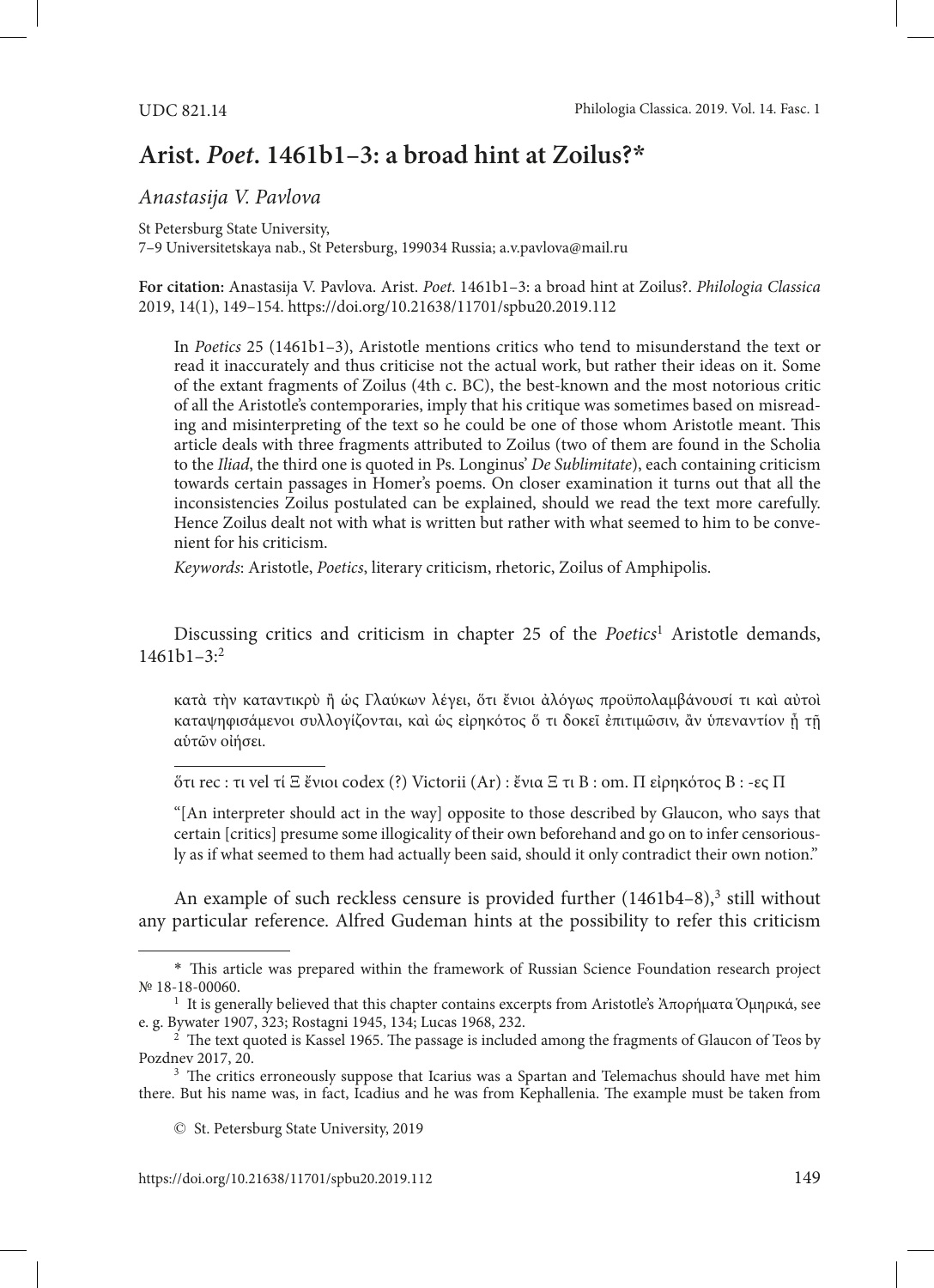to "obstrectatores Homeri" like Zoilus of Amphipolis.<sup>4</sup> Ingram Bywater mentions Zoilus as the most recognised critic of that time.<sup>5</sup> I will try to prove that judging by the extant fragments, Zoilus' criticism sometimes was indeed based on misunderstanding and misinterpretation, whether intended or not, of Homer's text, so he probably was one of those whom Aristotle had in mind.<sup>6</sup>

Although Zoilus' name is proverbial for punitive criticism, the extant testimonies reveal almost nothing certain about his life and personality.<sup>7</sup> He worked in ca. mid-4th c. BC., practiced rhetoric and wrote on grammar, history and Homer's poetry (Suda *s. v.* Ζωίλος);8 among his pupils was Anaximenes of Lampsakos (*ibid. s. v.* Ἀναξιμένης). The most important of his works, Κατὰ τῆς Ὀμήρου ποιήσεως or Καθ' Ὁμήρου,<sup>9</sup> consisted of nine books: conceivably, this is the main source of the extant fragments. Zoilus' fragments, preserved mostly in the homeric scholia, were first edited in the FGH;<sup>10</sup> this collection was then revised and extended by Ulrich Friedländer,<sup>11</sup> after whom and FGrHist<sup>12</sup> these texts are cited below.

The fragments demonstrate a variety of grounds for censure<sup>13</sup> suggesting that Zoilus' attacks on Homer formed no part of interpretative commentary or aesthetic treatise but rather a kind of rhetorical exercise, a criticism for criticism's sake. The intention to criticize instead of making an attempt to understand and explain is exemplified by Zoilus' critical remark, cited in Schol. ad *Il.* 23, 100–101. The soul of Patroclus leaves at the same moment when Achilles tries to embrace his friend:

> ψυχὴ δὲ κατὰ χθονὸς ἠΰτε καπνός ᾤχετο τετριγυῖα: ταφὼν δ᾽ ἀνόρουσεν Ἀχιλλεὺς.

"The soul like smoke went beneath the ground with a shrill cry: Achilles in astonishment sprang up."

<sup>6</sup> Sometimes scholars mention Zoilius when commenting on the *Poet*. 1461a10 and a14–15 where Aristotle discussed who are οὐρῆας in *Il*. 1, 50 and what means ζωρότερον in ζωρότερον δὲ κέραιε (*Il*. 9, 202); see Bywater 190, 334; Gudeman 1934, 429; Rostagni 1945, 161; Lucas 1968, 241. There are Zoilus' remarks concerning these two passages of the Iliad (both seem to be widely discussed in antiquity): Friedl. 12 = FGrHist 71, 4 and Friedl. 6 = FGrHist 71, 5, but as interesting as they might be these examples of Zoilus' criticism and methodology are out of scope of the current article.

<sup>7</sup> For the current state of research see Gärtner 1978.

Glaucon's treatise (οἴονται γάρ). Lucas (1968, 247) thinks that it does not correspond well with what is said before, but see Pozdnev 2017, 22.

<sup>4</sup> Gudeman 1934, 439.

<sup>5</sup> Bywater 1909, 323; cf. Lucas 1968, 232. However, more up-to-date commentaries (Dupont-Roc/ Lallo 1980; Guastini 2010) ignore him. A. Schmitt mentions his name with no reference to the above cited lines: Zoilus goes together with Hippias from Thasos, to whose solving of Homeric problems Aristotle refers in 1461a22 (Schmitt 2008, 716).

<sup>&</sup>lt;sup>8</sup> Suida s. v. Ζωίλος (= Friedl. fr. 19).

<sup>9</sup> Gärtner 1978, 1540, 60–1541, 45.

<sup>10</sup> Müller 1848, 85.

<sup>&</sup>lt;sup>11</sup> Friedländer 1895. No new fragments have been added to his collection; later scholars just organized these fragments differently and commented on them.<br><sup>12</sup> Jacoby 1986 (<sup>1</sup>1926), 109-112.

<sup>&</sup>lt;sup>13</sup> In fact, all types of censure based on different grounds mentioned by Aristotle in ch. 25 of the *Poetics* might be found among Zoilus' fragments. Moreover, at least two issues commented on by Zoilus are also discussed in the *Poetics* (see above, note 6), both could belong to the Homeric questions discussed by the early critics.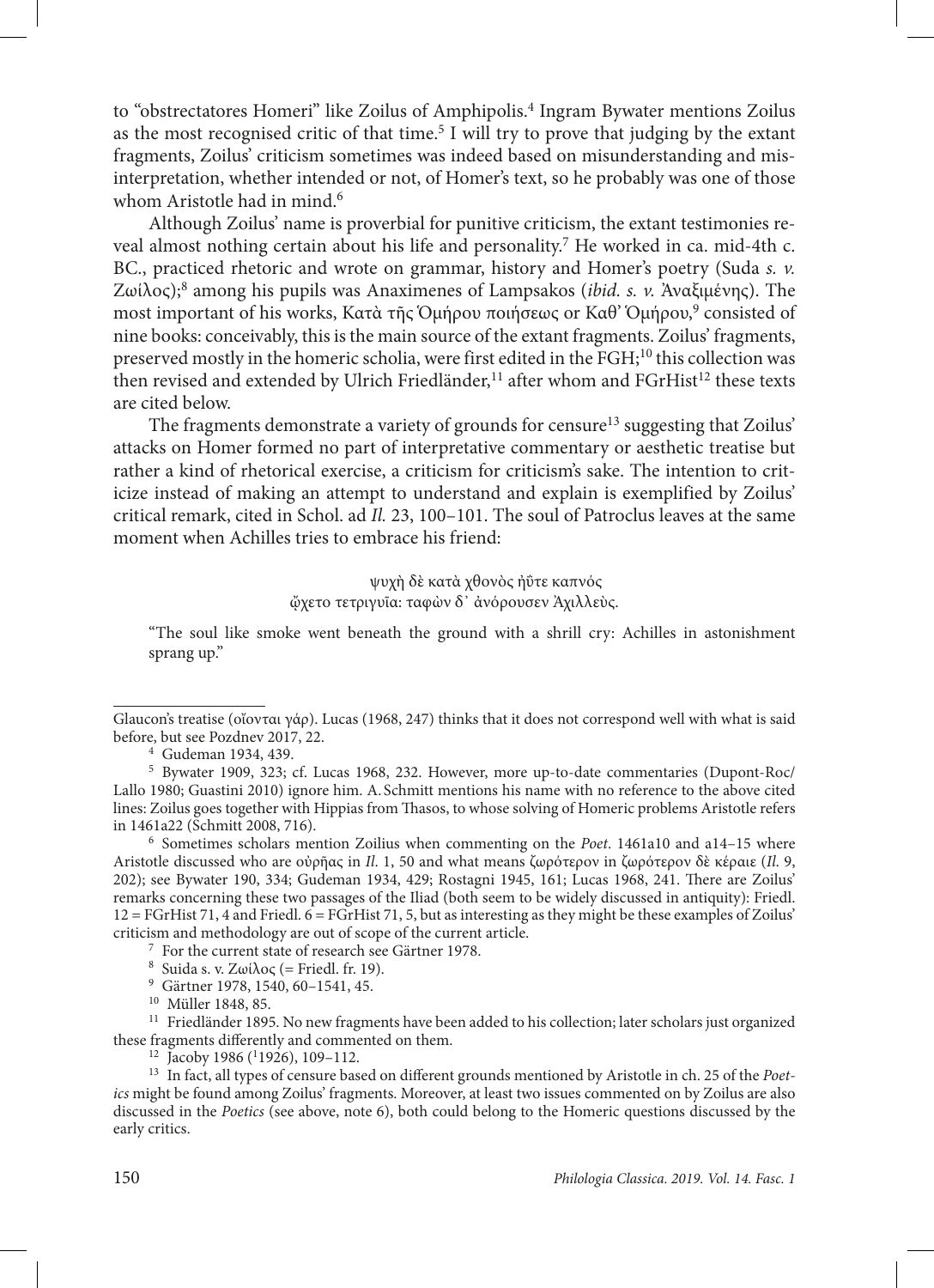Ζωΐλος δέ φησιν ὅτι 'ἀλλ' ὁ καπνὸς ἄνω φέρεται'. (Friedl. 36 = FGrHist 71, 16)

"But Zoilus says that smoke rises up."

Zoilus seems to find himself on the standpoint of hyperrealism,<sup>14</sup> though he should have taken into account that smoke sometimes drifts low over the ground and thus the scene is not *that* fantastic. But even if the catachresis is there, ἠΰτε καπνός gives the idea of insubstantiality of the soul together with precipitancy and subtlety of its vanishing. This is supported by the words Achilles utters immediately after the soul of Patroclus has gone, 103–104:

> ὢ πόποι ἦ ῥά τίς ἐστι καὶ εἰν Ἀΐδαο δόμοισι ψυχὴ καὶ εἴδωλον, ἀτὰρ φρένες οὐκ ἔνι πάμπαν·

"Oh strange! there is some kind of soul and phantom even in the house of Hades, though the heart (mind?) is not therein."

Φρένες hardly means reasonability (what Patroclus says is reasonable enough), but rather something that makes a living man differ from an insubstantial soul after death.15 Another parallel is *Od*. 11, 207–208. Odysseus tries to embrace the soul of his mother:

> τρὶς δέ μοι ἐκ χειρῶν σκιῇ εἴκελον ἢ καὶ ὀνείρῳ ἔπτατ᾽ ἐμοὶ δ᾽ ἄχος ὀξὺ γενέσκετο κηρόθι μᾶλλον.16

"Three times she slipped away from my hands like a shadow or dream; and pain grew in my heart even sharper."

These texts might reflect speculations about the soul and its physical state after death.<sup>17</sup> Smoke naturally rises up, but more important for the poet is the fact that it may go *through* something. And though in this case Zoilus condemns something not made up by him, but really present in Homer, he obviously does not try to interpret the text.

Closer to what Aristotle means is the fragment quoted in Ps. Longin's *De Subl.* 9, 14. To give just one example of many "fabulous and incredible things" found in the Odyssey, the author makes reference to men turned into swine:

τοὺς ἐν Κίρκης συοφορβουμένους, οὓς ὁ Ζωίλος ἔφη χοιρίδια κλαίοντα18

έν Faber έκ P συοφορβουμένους MSS συομορφουμένους Valkenaer<sup>19</sup>

"Those who were at Circe's kept as swine, Zoilus called them piglets in tears."

<sup>14</sup> Erbse 1977, 385.

<sup>&</sup>lt;sup>15</sup> The discussion on the meaning of φρένες is summarised by Richardson 1996, 177-178. The scholar is convinced that the subject was debated in Homer's time. On ψυχὴ καὶ εἴδωλον, φρένες and the cited passage see also Nägelsbach 1861, 383–398 and 400–402; Rohde 1894, 42–43.

<sup>16</sup> Here and onwards the text quoted is after von der Mühll 1967.

<sup>&</sup>lt;sup>17</sup> See above references to Rohde and to Richardson's commentary. It seems to be some kind of a general opinion that Homer's poetry reflects some insights inherent in his epoch.

 $^{18}$  Quoted after Russel 1964. See also FGrHist 71, 3 (= Friedl. 7).

<sup>&</sup>lt;sup>19</sup> Russel does not accept συομορφουμένους, though the passage is quoted with this emendation in FGrHist 71, 3.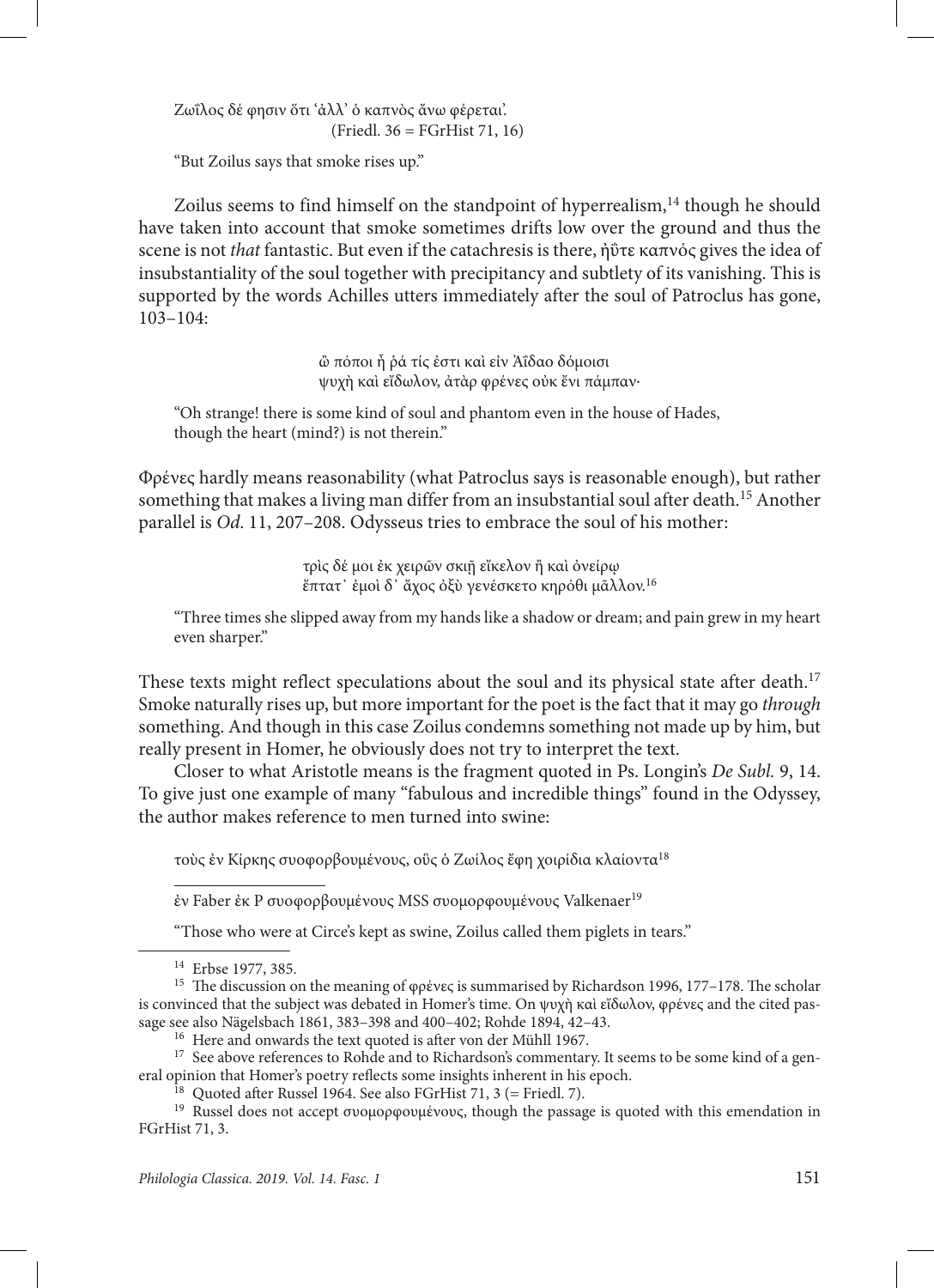This commentary is given with regard to *Od*. 10, 239–241:

οἱ δὲ συῶν μὲν ἔχον κεφαλὰς φωνήν τε τρίχας τε καὶ δέμας, αὐτὰρ νοῦς ἦν ἔμπεδος, ὡς τὸ πάρος περ. ὣς οἱ μὲν κλαίοντες ἐέρχατο.

"And they had heads, voice, bristles and shape of a swine; but their minds were steadfast as before; so they were shut there weeping."

Commenting on *De Sublimitate* Donald Russel asks, if κλαίοντες means weeping or squealing and if Zoilus was disappointed with "the vulgarity of the description or improbability of pigs shedding tears."20 It does not seem that Zoilus was interested in pure aesthetic items. His criticism is usually based on the lack of probability, inner logic or piety.<sup>21</sup> Thus, Zoilus' remark most probably concerns pigs crying (whether κλαίοντες means shedding tears, or weeping, or both). To be sure, κλαίω ("lament, weep, cry") never refers to animals except for this passage.22 But even here, does it really refer to *animals*? Despite being turned into swine, Odysseus' companions were still sane (νοῦς ἦν ἔμπεδος, ὡς τὸ πάρος περ). Κλαίοντες emphasizes it: they do not lose their mind and have natural *human* reactions, being aware of what is happening to them. Heubeck's commentary<sup>23</sup> adds another detail: in *Od*. 10, 234–238 Circe᾽s drink makes them completely forget their motherland, but, unlike in Lotus-eaters episode, this amnesia does not mean losing νοῦς and forgetting themselves. Moreover, when they were turned back into people, they started crying again, this time out of joy (10, 398: πᾶσιν δ' ἱμερόεις ὑπέδυ γόος). This proves that in swine's bodies they remained men and shed tears like men do. Zoilus' remark thus turns out to be about Zoilus' own impressions of the text.

Zoilus' critical comment which is definitely based on substituting his own meanings for those of Homer is found in Schol. ad *Il*. 22, 210. Zeus weights fates of Achilles and Hector to find out which hero is going to die: ἐν δ' ἐτίθει δύο κῆρε ("and put there two fates of death"). On this Schol. T comments as follows:

γελᾶ δὲ τὸν μῦθον ὁ Ζωΐλος· ποδαπαὶ γὰρ αί Μοῖραι ἐν ταῖς πλάστιγξι, καθήμεναι ἢ ἑστηκυῖαι;

"Zoilus laughed at these words: what do Moirai look like in the scales of a balance, are they sitting or standing?"

If someone would like to answer Zoilus in Zoilus' own manner, he would probably say that Zeus "put" them, so they should be lying. Yet, there is no need to do it, since the critic makes a mistake mixing up Moirai and Keres.<sup>24</sup> Moira is one of the most complicated notions in Homer's poem.25 What matters for this passage is that although sometimes (especially when it is not an appellative) Keres and Moirai may signify similar or even the

<sup>20</sup> Russel 1964, 98.

<sup>21</sup> See Gärtner 1978; Spindler, 20–21; Blass 1874, 347–348; Apfel 1938, 250–251, etc.

<sup>&</sup>lt;sup>22</sup> According to *Lexicon Homericum* and *LfgrE*, see Ebeling 1987, 810-811; Beck 1982 and LSJ, s. v.

<sup>23</sup> Heubeck 2006, 56–57.

<sup>&</sup>lt;sup>24</sup> One of the scholiasts also admitted that in this case Keres and Moirai represent the same notion. Some commentaries seem to agree with it (see Erbse 1977, 312), though the scholium may have been added when the difference had already become unnoticeable.<br><sup>25</sup> There is a great amount of literature dedicated to this concept, starting from Nägelsbach 1861,

<sup>120–148.</sup> See Eitrem 1932, 2453–2459; Nilsson 1992, 361–368 with references.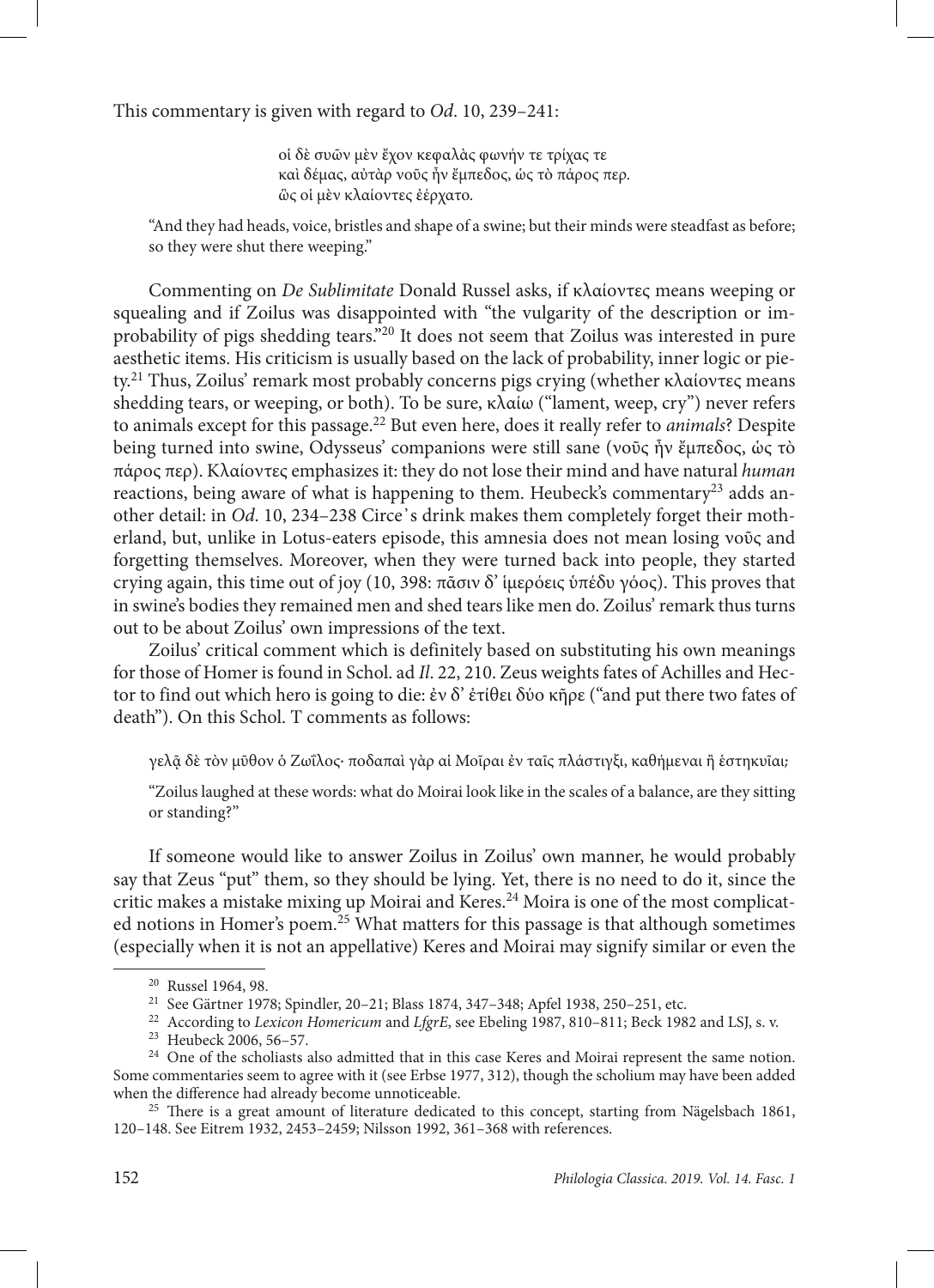same notions,<sup>26</sup> they are different creatures with different functions<sup>27</sup> and this distinction is very present in Homer's poetry.<sup>28</sup> While Moira is a more general idea of human fate (from the very beginning till the end), Keres may be referred only to death or the death lot.29 Hesiod mentions Keres as children of Night along with Moirai (*Theog*. 211, 217). Ker has its iconography: it is a female wearing dark clothes tinted with blood (as described in the *Iliad* (18, 538). The motive of Kerostasia was adopted in tragedy and gradually changed to Psychostasia.30 According to LIMC, the weighing is usually depicted as scales on which two little figures of heroes (or, rarely, two little winged figures) are set; Keres on scales should probably resemble those whose lots they signify.<sup>31</sup> The Kerostasia of Achilles and Hector in *Il.* 22 has a parallel in *Il.* 8, 68–74: Zeus weights death lots of the Achaeans and the Trojans.32 Moirai are usually depicted with tools for spinning.33 In the *Iliad* this image occurs twice: 20, 127 (Αἶσα spanned Achilles' fate) and 24, 209 (Hector's fate was spinned by Μοῖρα). In fact, it must be hard to weigh somebody's Moira: there are just three of them for all people, and a fate they spin for smb. is never personified. Intending to satirize Homer's idea of gods, Zoilus eventually replaced it with his own.

As said above, Zoilus was probably not interested in explaining the text. What he does is focusing on inappropriate details and trying to mock them. Still, sometimes the assumed inconsistency results from wrong presupposition. Zoilus referred the smoke-comparison in *Il.* 23, 100 to a wrong notion, ignored the sense which crying has in *Od.* 10, 241 and laughed at weighing Moirai, i.e. something he made up himself instead of what stands in *Il*. 22, 210. In doing this he did exactly what Aristotle describes in *Poetics* 25 when talking of those who criticise not Homer's text, but rather their own ideas of it.

## **References**

de Angeli S. Moirai, in: *LIMC* 1992, VI / 1, 636–648.

Apfel H.V. Homeric criticism in the fourth century BC. *TAPA* 1938, 69, 245–258.

Beck W. Κλαίω in: *LfgrE* 1982, 10, 1432–1435.

Blass F. *Die Attische Beredsamkeit. 2 Abteilung*. Leipzig, Teubner, 1874.

Bywater I. (ed., comm.) *Aristotle. Poetics*. Oxford, Clarendon Press, 1909.

Dupont-Roc R., Lallot J. (ed., transl., comm.) *Aristote. La poétique*. Paris, Seuil, 1980.

<sup>&</sup>lt;sup>26</sup> Apart from Keren, Homer uses also μόρος and αἶσα and derivatives when speaking about death (see Eitrem 1932, 2457, 49–51); there is also an expression μοῖρα θανάτοιο (e. g. *Od*. XVII, 326 et al.) as well as κὴρ θανάτοιο (*Il*. 2, 302; *Od*. 11, 171 et al.), but in this case μοῖρα is unpersonified. *LfgrE* evens Keres and Moirai, when both mean unpersonified faith or death (see Vlachodimitris 1982, Sp. 1404, 32–33)

 $27$  On Keres specially see Malten 1924; Nilsson 1992, 222–225 with many references; a brief summary of recent works and analysis of iconography may also be found in LIMC (Vollkommer 1992, 14–23; for quite an extensive bibliography see p. 15–16).

<sup>28</sup> Keres are mentioned in both poems several times, see Vollkommer 1992, 14.

<sup>&</sup>lt;sup>29</sup> When in *Od*. 11, 171 Odysseus asks his mother's soul which κὴρ θανάτοιο conquered her, he wants to know how she died (see Heubeck 2006, 87).

<sup>&</sup>lt;sup>30</sup> Vollkommer (1992, 15) mentions a number of episodes of Kerostasia from epos and tragedy. The change from Kerostasia to Psychostasia (i.e. to weighing Psychai instead of Keres), happened in Aeschylos'

<sup>&</sup>lt;sup>31</sup> See Vollkommer 1992, 19–20 with references to LIMC VI/2 (e. g. pictures on pp. 11–12. and a large amount of other examples).

<sup>&</sup>lt;sup>32</sup> Richardson 1996, 129–130. A detailed analysis is given in Kirk's commentary to the 8th book (Kirk 1995, 303–304).

<sup>33</sup> Numerous examples in LIMC VI/2 on pp. 375–379; commentary and descriptions are in LIMC VI/2 (see de Angeli, 1992, brief summary and bibliography on pp. 636–338).